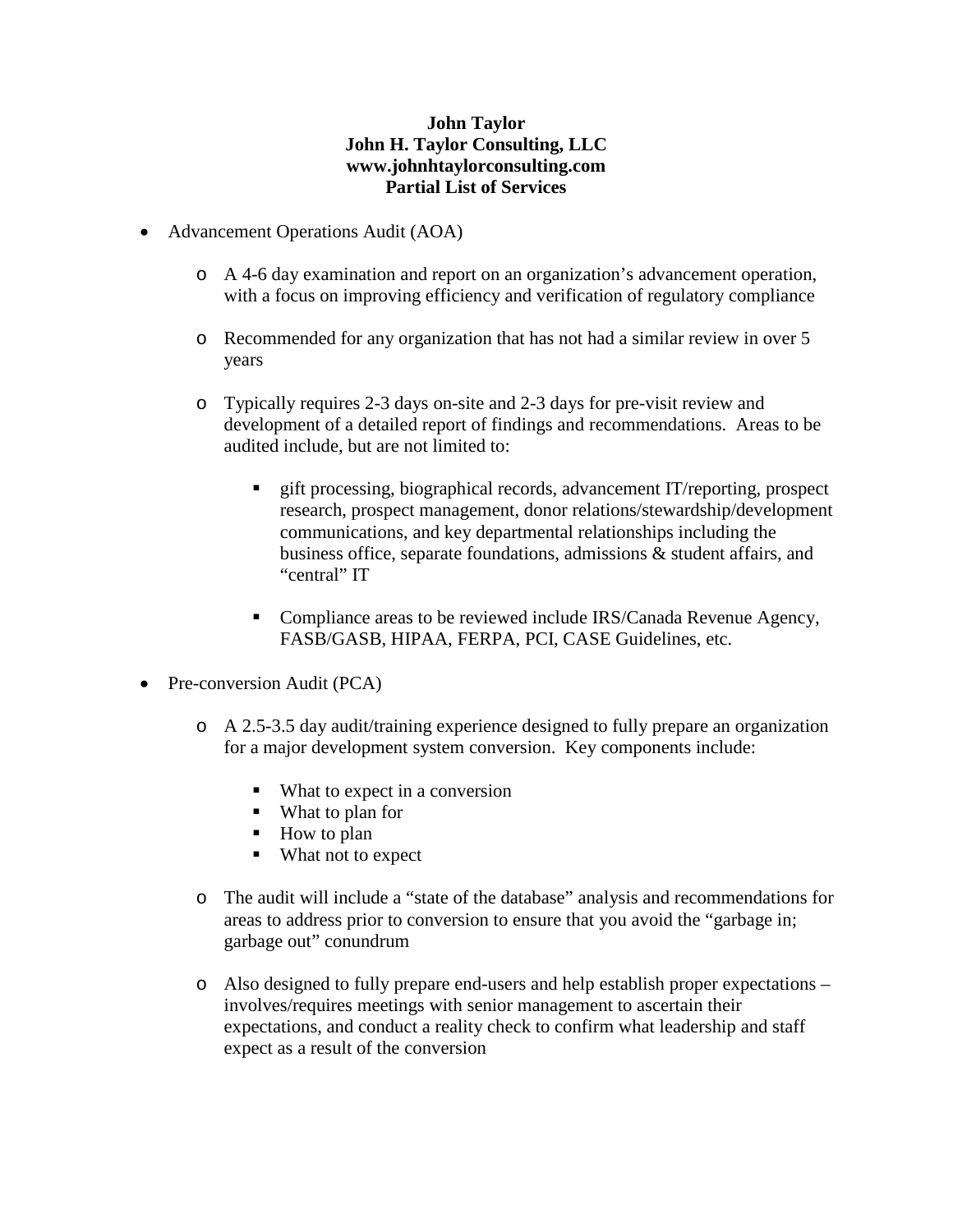- Software Integration Assessment (SIA)
	- o A 1.5-2.5 day customized evaluation, preferably conducted within 90-180 days of a software conversion or module installation, to ensure that the system, and staff, are functioning optimally and that appropriate business processes have been reengineered to optimize the new system/upgrade
- Annual Compliance and Efficiency Review (ACER)
	- o A substantially scaled-down version of the AOA (1-2 days on-site), conducted for institutions that have already obtained an AOA to ensure best practices continue to be followed, and that the organization continues to conform to all regulatory requirements including new regulations imposed within the previous 12 months
	- o Reviews progress on recommendations made during the previous AOA and identifies roadblocks/hurdles that remain with recommendations for resolving those issues
- Campaign Preparedness Audit (CPA)
	- o A vastly expanded (6-8 days) version of the AOA and recommended for institutions preparing to launch a multi-year comprehensive campaign
	- o Recommended to be conducted within 3 years of the launch of the pre-public phase of a 5+ year campaign
	- o Includes all aspects of an AOA as well as a Readiness Assessment to include:
		- Staff size and work distribution assessment
		- Position description review and analysis
		- Campaign, Gift Acceptance Policy, Naming Policy, etc. development (possibly to include formal development of a Gift Acceptance Committee structure and assignment)
		- Review of entire Advancement/Development organizational structure and assignment
		- Recommendations, as appropriate, for phased-in staff increases/changes to support the campaign, as well as recommendations for phased-in staff reductions/reallocations post-campaign
- Optimization of Advancement Systems Assist (OASA)
	- o Designed for senior-level advancement professionals CAO, VP, DoD and other key staff actively engaged in primary fundraising activities